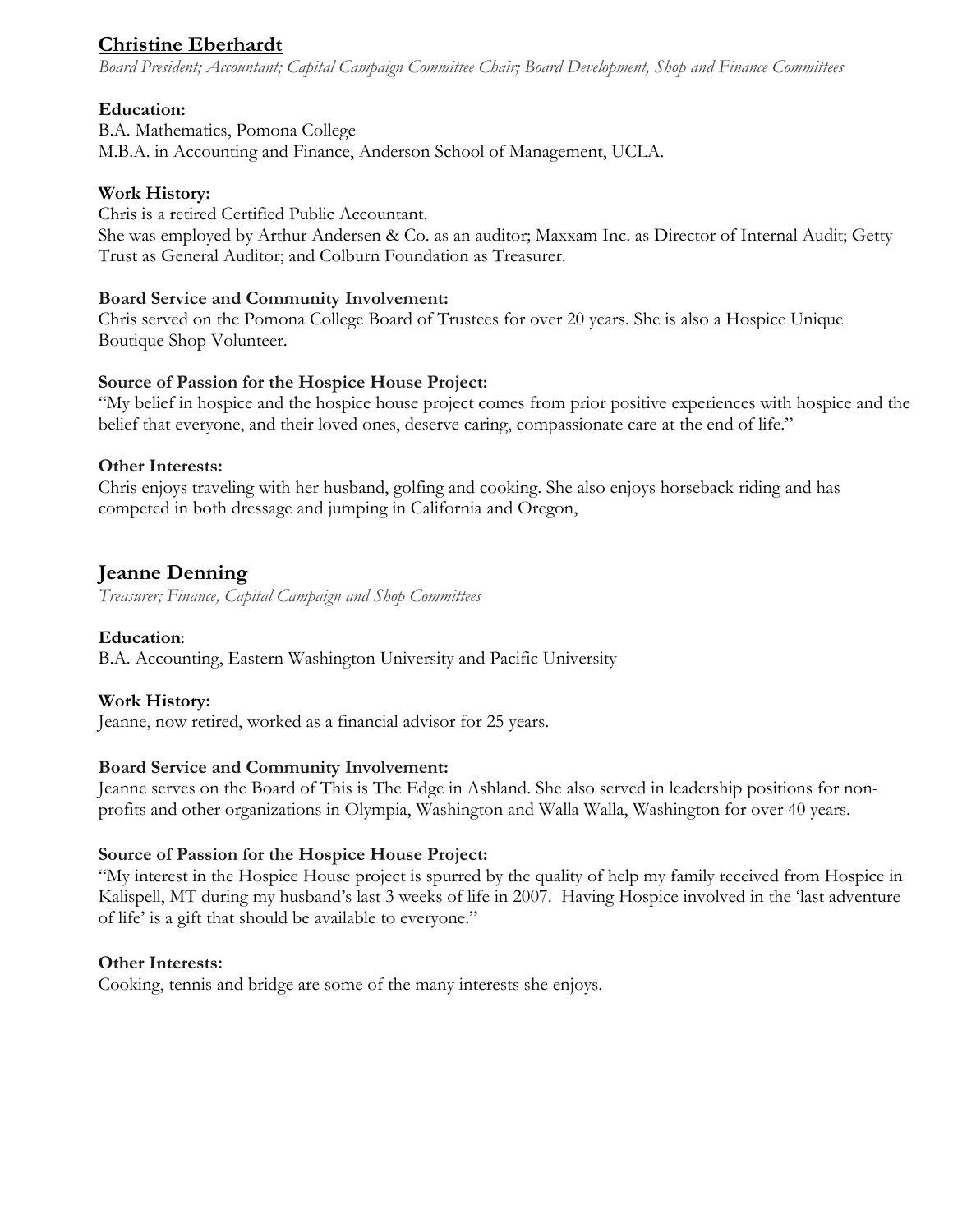# **David Markewitz**

*Secretary; Marketing and Capital Campaign Committees*

### **Education:**

B.A., University of Oregon, Journalism; M.A., Reed College; PhD, University of Santo Tomas, Psychology Certified Mediator and Appreciative Inquiry Facilitator,

Selected as a Phi Delta Kappa Honoree for "Distinguished Service to Public Education" May 2005,

### **Work History:**

David's background is in overseas public education and international adoption. He has taught kindergarten through university.

### **Board Service and Community Involvement:**

He is President of the Board of Directors of This is the Edge, a non-profit serving middle and high school students in Northern California and Southern Oregon. David is also a Hospice Unique Boutique Volunteer.

### **Reasons for Involvement with Southern Oregon Friends of Hospice:**

"As a Hospice Volunteer I serve the Rogue Valley community supporting patients and families. Building a new Hospice Home will meet the rapidly growing need for Hospice care in Southern Oregon."

### **Other Interests:**

David enjoys woodworking, traveling, reading, skiing, and his 11 grandchildren.

# **Ken Barnes**

*Hospice Facility and Marketing Committees* 

### **Education**:

M.A. Counseling, Sonoma State University M.A. in Public Administration with a Certificate in Non-Profit Administration, Sonoma State University

### **Work History:**

Ken's career has spanned the health care fields of insurance, software information systems and clinical program development. He started and managed three clinical mental health programs: an adolescent residential group home, an adolescent hospital-based sub-acute program, and a senior day treatment Partial Hospitalization Program. He was an account/project manager in employee health care benefits administration and a software designer, implementation manager and regional account manager in medical claims information system companies.

### **Board Service and Community Involvement:**

Ken volunteers for Siskiyou Singers and Southern Oregon Repertory Singers.

### **Source of Passion for the Hospice House Project:**

"There is nothing more important than the moments when we reach out and care for each other. My mother's passing showed me we have immeasurable gifts to give each other at the end of life. For me, our Hospice Home is about providing a space that allows living each moment in its fullest, with respect, dignity, support and love."

### **Other Interests:**

Ken has lived in the Rouge Valley with his family since 2000 and his three children are now in college. He enjoys backpacking, stargazing, and being supporter and audience member for his wife's choral performances.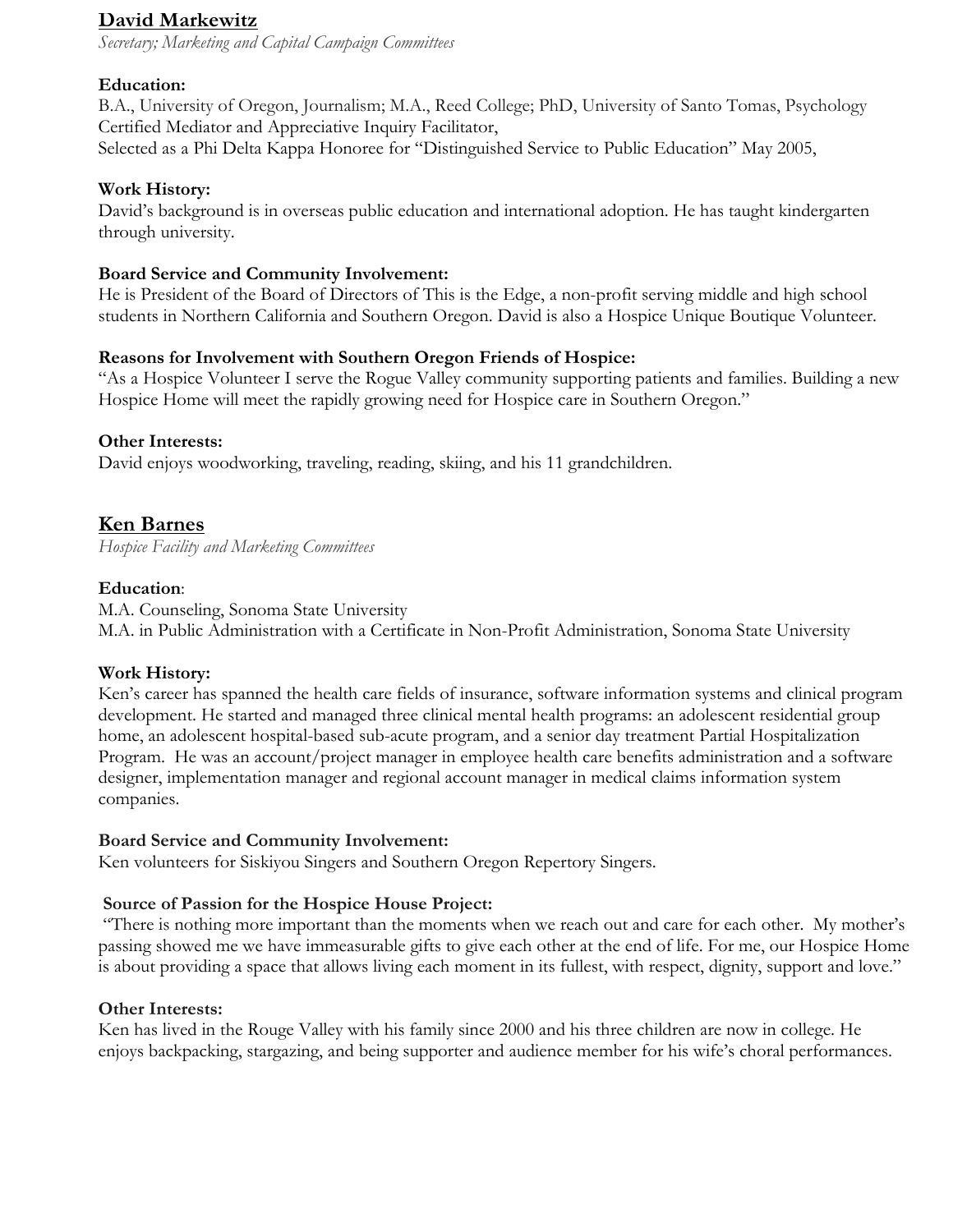## **Danilo D. Decena**

#### **Education:**

B.S. Chemical Engineering, UCLA MBA in Finance from UCLA Certificate in Securities and Investments from New York University Senior Executive Service Certification from the U.S. Department of the Treasury awarded by the George Washington University in Washington, D.C.

#### **Work History:**

Dan worked with the Ford Foundation and Morgan Stanley in portfolio management and investment banking (15 years). He worked for the U.S. Department of the Treasury in Washington D.C. (25 years) and oversaw the major Trust Funds, including Social Security, Medicare, Unemployment Insurance and Native American Trust Funds. He was a Senior Fiscal Affairs Official with his office having oversight responsibilities for the Bureau of the Public Debt and Financial Management Service. He established the Community Investment and Adjustment Grant and Loan Program in the Office of Domestic Finance. He represented the Treasury Department in the Boards of the National Archives and the Library of Congress.

#### **Board Service and Community Involvement:**

Dan has been involved in the Rotary Club of Ashland Lithia Springs, the AIFF, the National Trust for Historic Preservation, and the Museum of Fine Arts in San Francisco.

#### **Source of Passion for the Hospice House Project:**

Dan supports the Hospice House Project in honor of his mother, an obstetric gynecologist in the Philippines and his partner's parents Bill and Peg Sammons and their family friend and founding Southern Oregon Friends of Hospice Board Chair, Catherine Church.

#### **Other Interests:**

Dan and his partner, Morgan Sammons, are avid travelers, long-time art and antique collectors, and architecture and interior design enthusiasts. They love operas and have attended major art shows and auctions all over the world. They love to cook and entertain and consider themselves "foodies."

## **Don Felt**

Hospice Facility Committee

### **Education**:

Yale University, B.A.; Yale Law School, J.D.; Pacific School of Religion, M. Div

### **Work History:**

Don was a partner in a large San Francisco law firm specializing in business and financial law. He served as Interim Minister at the United Church of Christ.

### **Board Service and Community Involvement:**

Don served on the Boards of Marin Community College District, several spiritual organizations and endowments, and a San Francisco Tenderloin care organization. He was the volunteer chaplain of Hospice of Marin.

### **Source of Passion for the Hospice House Project:**

"The nurses and chaplains of Hospice of Marin were the purest souls I have ever worked with. The effect of their work with patients and their families was life enhancing. An earlier experience visiting a dying friend at the Zen Hospice in San Francisco still affects me deeply."

#### **Other Interests:**

Family, good causes, the arts, the sea.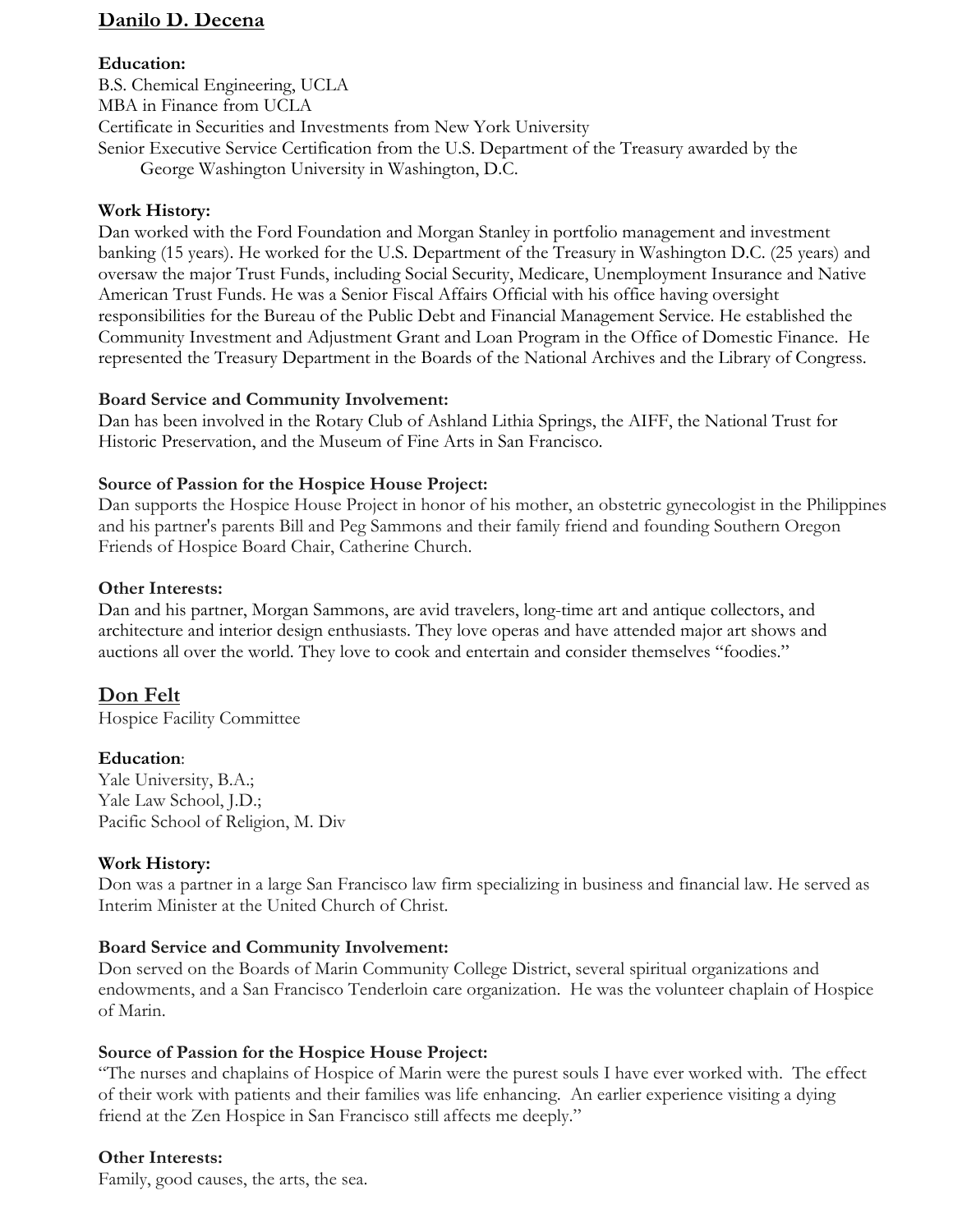# **Bruce Johnson**

*Hospice Facility and Board Development Committees* 

## **Education:**

B.A., Carleton College, Minnesota, M.D., University of Nebraska College of Medicine,

## **Work History:**

Internship and Family Practice Residency, San Bernardino County Hospital, CA 1967-1970 USAF BEALE AFB, California, Chief of Family Practice Clinics, 1970 - 1972 Began solo practice in Ashland 1972, and eventually developed Southern Oregon Family Practice. Hospice Medical Director, Ashland Community Hospital Hospice and Palliative Care, 2005 -2010

### **Board Service and Community Involvement:**

Bruce served as President of Jackson County Medical Society. His has also served on the Boards of Rogue Valley Physician Services; Board of Trustees for the Oregon Medical Association; ACH Board; ACH Foundation; Ashland YMCA, "Distinguished Service Award" 2007, ACH Foundation

## **Source of Passion for the Hospice House Project:**

"Although during all of my early training I received no training regarding death and dying, after moving to Ashland, Elizabeth Kubler Ross gave a series of talks in Medford and that was the beginning of my interest in end-of-life care. The interest mushroomed as we began organizing the Ashland Hospice and I attended multiple training programs to prepare to become the Medical Director."

### **Other Interests:**

Bruce has enjoyed sailing in the San Juan and Canadian Gulf Islands, as well as the British Virgin Islands, and golfing with friends. More recently he has enjoyed traveling overseas.

## **Carolyn Johnson**

*President Elect; Hospice Facility Committee Chair; Finance and Board Development Committees* 

## **Education:**

B.S. Nursing, Southern Oregon State College (now Southern Oregon University)

## **Work History:**

Carolyn worked for Ashland Community Hospital in a variety of management positions for 25 years, retiring as Vice President of Ancillary and Support Services in 2007. She was also the Executive Director of Commit, a research project for the National Institutes of Health and Director of Healthy Start for the Jackson County Health Department.

### **Board Service and Community Involvement:**

Over the years Carolyn has served as the Board President for Ashland Meals on Wheels; Interfaith Care Community of Ashland; Jackson County Medical Auxiliary; Soroptimist International of Ashland; Chapter FC PEO. She has served as an Elder and Deacon at First Presbyterian Church of Ashland. In 2004 the Ashland Chamber of Commerce named her Citizen of the Year.

### **Source of Passion:**

"One of my roles at Ashland Community Hospital was to implement new programs to allow the hospital to meet community needs. In 2005 I started the Ashland Community Hospital Hospice and Palliative care Program. As I attended the National Hospice Association conferences, I toured Hospice Houses all over the country and dedicated my efforts to building a Hospice House in the Rogue Valley."

### **Other Interests:**

Carolyn enjoys traveling, hiking, reading, volunteering and spending time with friends and family.